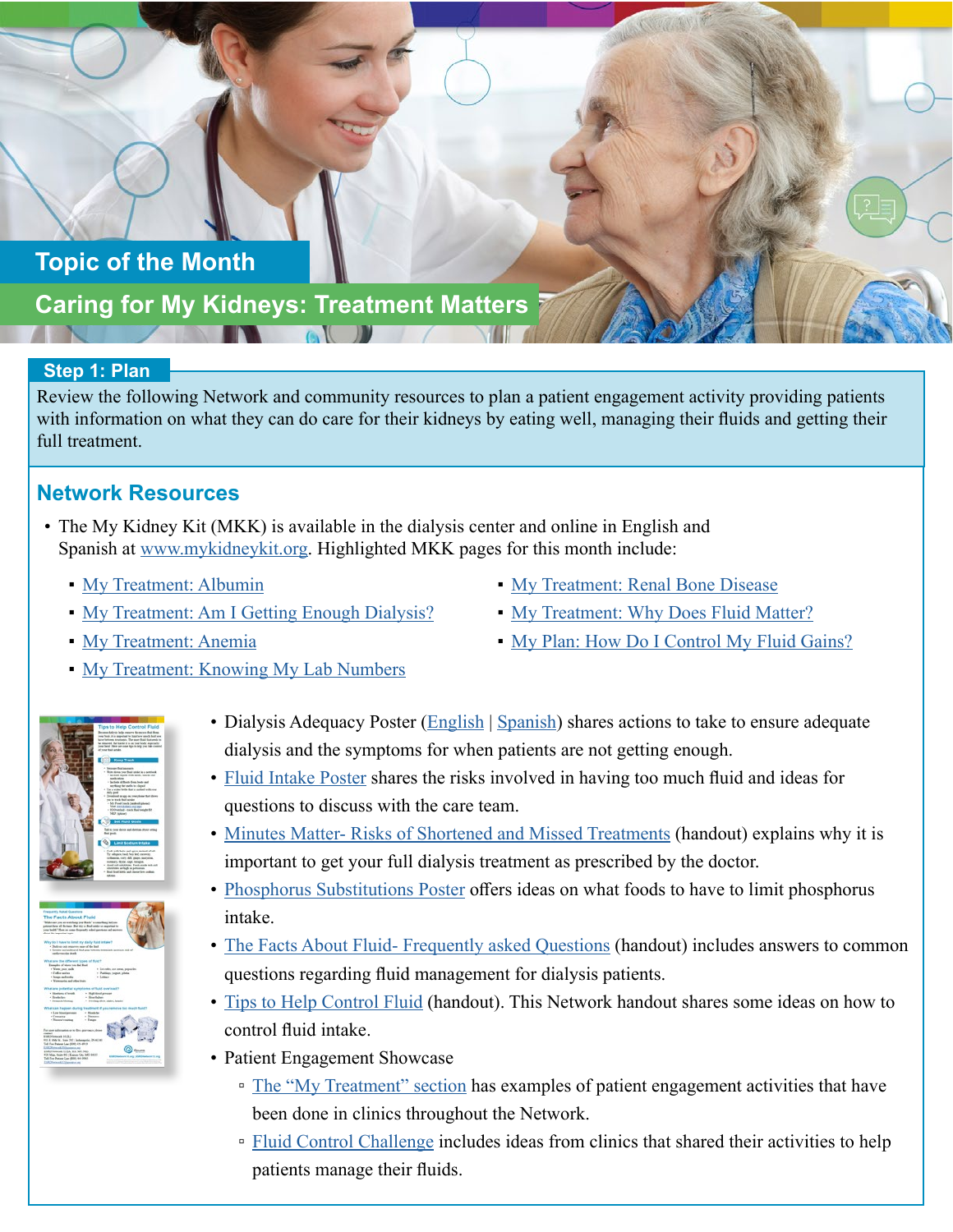# **Kidney Community Resources**



|                                                                                                                             | the monitor is a quoti painting of what you need to treas situati your delays treas twell.<br>Reported X, with down positions you have not left to a member of your cent more.                                                          |                                                                                        |
|-----------------------------------------------------------------------------------------------------------------------------|-----------------------------------------------------------------------------------------------------------------------------------------------------------------------------------------------------------------------------------------|----------------------------------------------------------------------------------------|
| Missing Treatments                                                                                                          |                                                                                                                                                                                                                                         |                                                                                        |
| business use this of behavior of a the function                                                                             | Mong necessary of our transport and at their structure designment book. The could most pay half it and                                                                                                                                  |                                                                                        |
| this may install be a World-Score symptom of your Associate                                                                 |                                                                                                                                                                                                                                         |                                                                                        |
| Information Construction<br>a Trouble boostering                                                                            |                                                                                                                                                                                                                                         | Asteritis who wiss tenstments<br>are also at higher risk for                           |
| 1 Seeding in the Nother trage-                                                                                              |                                                                                                                                                                                                                                         | infector and more likely to have                                                       |
| a liste specific                                                                                                            |                                                                                                                                                                                                                                         | many interpretator cannon wide.                                                        |
|                                                                                                                             |                                                                                                                                                                                                                                         |                                                                                        |
| <b>Chapter and working</b>                                                                                                  |                                                                                                                                                                                                                                         |                                                                                        |
|                                                                                                                             | Parke to acts mile distant also in car any for youtharizes that security nationals in area. Author income or Please<br>residence are representative and funds incurrent features company conditions from in delications in a statement. |                                                                                        |
|                                                                                                                             | $\overline{a}$ in the limit                                                                                                                                                                                                             |                                                                                        |
| I has a smoot<br>lower disease or belo manipul when therefore.<br><b>Take Merication</b>                                    | Take Artist to                                                                                                                                                                                                                          | Test Your Hard                                                                         |
| as Prescribed                                                                                                               | <b>Present lefactions</b>                                                                                                                                                                                                               | <b>Hygiene Enceiledge</b>                                                              |
| To are the star model nearings<br>tainum modustus supercrited                                                               | If Mish your bandy behind you.<br>copy the statute cardial                                                                                                                                                                              | August Blue State Combe also trades their News<br><b>But cheer facer a findability</b> |
|                                                                                                                             | a check part placed access                                                                                                                                                                                                              | Interestive Automal Photography                                                        |
|                                                                                                                             | state for agricultural state.<br>- Get the fit and                                                                                                                                                                                      | Litradicti, congress and<br>tedium enter                                               |
| by your dealer shuth help you.<br>sankel way Mashawaya.<br>crainment, and flash is with<br>also belo una statistica di dis- | post-marketing countries.                                                                                                                                                                                                               |                                                                                        |
| always colors.                                                                                                              | <b>Excess held afternoon</b><br>To Advise automobile below                                                                                                                                                                              |                                                                                        |
|                                                                                                                             | · Block street infections                                                                                                                                                                                                               |                                                                                        |
|                                                                                                                             | a money dia relations                                                                                                                                                                                                                   |                                                                                        |
|                                                                                                                             | a Residently<br>a tomorrow of minimum<br>a listanzia o valuazioni di                                                                                                                                                                    |                                                                                        |





trition and Fluids for People on Dialysis



- **American Association of Kidney Patients | [www.aakp.org](http://www.aakp.org)**
	- AAKP Nutrition Counter ([English](https://aakp.org/wp-content/uploads/2020/08/NutritionCounter_English_080618_digital.pdf)/[Spanish\)](https://aakp.org/wp-content/uploads/2020/02/NutritionCounter_Spanish_082218_digital.pdf) this handout is a reference guide for the general dietary recommendations for most people with kidney disease.
	- □ Kidney friendly recipes are available for [download](https://aakp.org/center-for-patient-research-and-education/kidney-friendly-recipes/) and in books to be purchased.
	- [Pocket Guide to Managing High Potassium](https://aakp.org/wp-content/uploads/2020/03/AAKP_HighPotassiumGuide_Digital.pdf) is a tool to help patients and their caregivers have more effective dialogue with their healthcare team on hyperkalemia.
	- □ Potassium Fact Sheet ([English](https://aakp.org/wp-content/uploads/2020/04/Fact-Sheet-binder-4-2-20.pdf)/[Spanish\)](https://aakp.org/wp-content/uploads/2020/04/aakp_factsheet_espanol.pdf) this handout is an overview of potassium and why kidney patients need to know their potassium levels.
- A Guide to a Healthier You (**English[/Spanish](https://esrdncc.org/contentassets/84ad9a66a2f344efa26e36cab6ef9425/bsiguidehealthieryousp508.pdf)**) this handout from the ESRD NCC provides a quick overview of what you need to know about your dialysis treatment.
- **Dialysis Patient Citizen DPC Education Center | [www.dpcedcenter.org](http://www.dpcedcenter.org)** DPC offers information on their website on how to manage elements of your nutrition including calcium, fluid, phosphorus, potassium, protein and sodium, reading food labels, ideas for cooking at home, dining out and food substitutions.
- **Medical Education Institute, Inc. | [www.meiresearch.org](http://www.meiresearch.org)**
	- **[Dialysis 101](https://youtu.be/FqL56CCOAZs) (video) provides information on basic dialysis principles to help people on** dialysis thrive on hemodialysis.
	- **<u>• Just the Facts: Fluids and Dialysis</u>** (handout) This Life Options handout provides some basic information on fluids and dialysis and helpful tips and questions to ask.
	- [Kidney School](https://kidneyschool.org/mods/) offers online courses to help people with kidney disease stay as healthy as possible.
		- Module 9: Nutrition and Fluids for People on Dialysis [View Online/](https://kidneyschool.org/m09/)Download ([English/](https://kidneyschool.org/pdfs/KSModule9.pdf)[Spanish\)](https://kidneyschool.org/pdfs/KSModule9_SP.pdf).
		- Module 10: Getting Adequate Dialysis. [View Online/](https://kidneyschool.org/m10/)Download [\(English](https://kidneyschool.org/pdfs/KSModule10.pdf)[/Spanish](https://kidneyschool.org/pdfs/KSModule10_SP.pdf)).
	- □ ["Let's Talk about Fluids"](https://www.youtube.com/watch?v=2F2mcR-UR0k&feature=youtu.be) (video) This video series was developed with ESRD Network #15 and is available in English and Spanish.
	- [Water Removal in Hemodialysis](https://youtu.be/Tf4K5EgDDHA) (video) This video explains how dialysis removes water and why gentle treatments are best.
- **National Kidney Foundation | [www.kidney.org](http://www.kidney.org)**
	- Nutrition information is included for hemodialysis, peritoneal dialysis and transplant patients including managing phosphorus, potassium, protein and sodium:
		- **[If you need to limit phosphorus](https://www.kidney.org/sites/default/files/02-10-0411_ABB_Phosphorus.pdf) (handout) includes information on phosphorus;**
		- **[If you need to limit potassium](https://www.kidney.org/sites/default/files/02-10-0410_EBB_Potassium.pdf) (handout) includes information on potassium**
		- **[If you need to limit sodium](https://www.kidney.org/sites/default/files/02-10-0412_EBB_Sodium.pdf) (handout) includes information on sodium and ideas on** how to spice up your cooking.
	- The [Recipes](https://www.kidney.org/recipes-search) Section includes a collection of recipes geared toward kidney health it allows you to browse and search for recipes to meet your needs.
- **American Kidney Fund | [www.kidneyfund.org](http://www.kidneyfund.org/)**
	- □ [7 Keys to Success: Kidney Friendly Eating](https://www.kidneyfund.org/assets/pdf/infographics/7-keys-to-success-kidney-friendly-eating.pdf) handout provides seven tips to help patients overcome some of the challenges of living with a restricted diet.